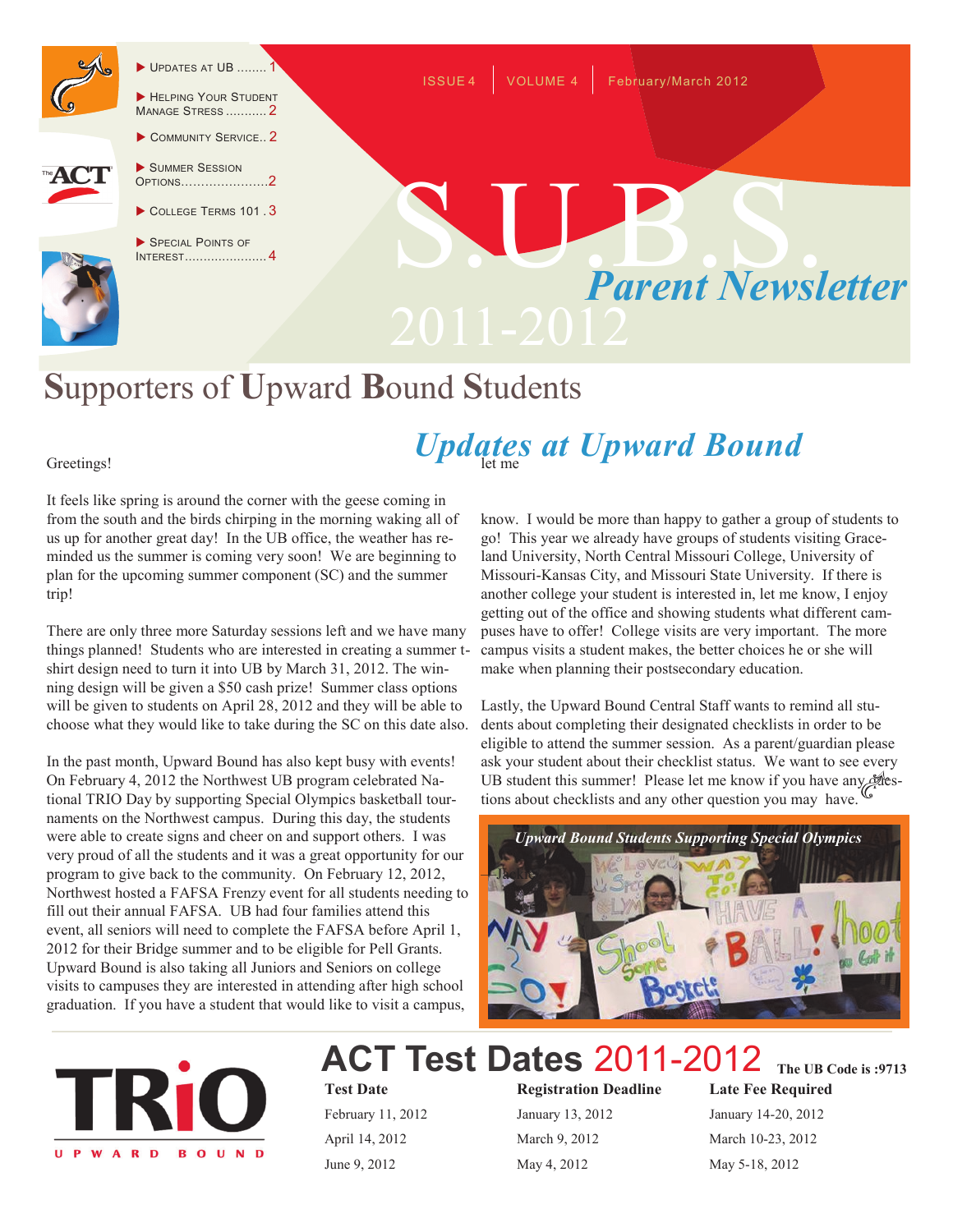### **Helping Your Student Manage Stress**

College can be stressful. Students are experiencing new surroundings, new people, and new demands. There is more reading, longer written assignments, harder exams and an entirely new kind of classroom settings. Fitting in, finding directions, and making sense of it all can bring upon stress to many college students.

While college is stressful, students experience stress in high school as well. As a parent or guardian, it is important to know that stress is normal and students do become stressed out at times. As a parent or guardian, you cannot protect your student from stress, but you can help them develop healthy ways to cope with stress and solve everyday problems.

A KidsHealth® KidsPoll showed that kids deal with stress in both healthy and unhealthy ways. It also revealed that while they may not initiate a conversation about what's bothering them, students do want their parents and/or guardians to reach out

and help them cope with their troubles. Below are a few ideas to use when your students seems to be under stress.

**Provide support.** Often time students just want someone to listen. As you listen, you can, make suggestions. For example, if your student is taking on too much, you can encourage him/her to drop or delay a few activities that are particularly stressful and time consuming. However, be aware that in most case, student's may not be looking for solutions from you. They may just want a sympathetic ear to talk to and work through their troubles.

**Encourage.** Once the support has been provided and the student has shared their concerns, encourage them to take a proactive approach. Students who are concerned about a class should be encouraged to see their teacher to talk about the coursework and create a plan to further with the class or if there is another class option to replace with the current one. If your student is deal-

ing with issues of anxiety, depression, or in the college setting/UB Summer Session homesickness, encourage him/her to schedule an appointment with their counselor to discuss what they are feeling. Your student's counselor has an office full of resources ready to explore with each student they visit with.

Lastly, your student may need to find an activity or hobby that they enjoy doing to relieve stress. Encourage your student to think about what they enjoy doing, what brings them happiness, and what is peaceful to them. Encourage healthy foods, exercise, and breaks. No matter how much we wish we could take away all stress in our students' lives, we can't. What we can do is provide support, encourage activities, and provide suggestions to cope with their stress.

Information gathered from: *http://kidshealth.org/parent/ positive/talk/stress\_coping.html* and Farber, A. (2011).*College: what parents need to know.* Woodburn Press, Dayton, OH.

#### **Summer Session Opt-out and Absences**

While planning for the summer, the Upward policy beginning this coming summer: Bound Central Staff has decided to make a change in attendance policy for the summer session. After some review of the program, we have noticed that a high percentage of the students that withdrew from Upward Bound did so because of the required attendance in the summer component (SC) of the program. We realize that some students have opportunities that they may not be able  $\bullet$ to participate in because they are required to attend the SC. Additionally, we realize that in these economic times it may be necessary • for students to work a full-time job in the summer. Due to this, we are implementing the following change in ours SC attendance

- Students may choose to opt out of their  $2<sup>nd</sup>$  or  $3<sup>rd</sup>$  summer.
- Students cannot opt out of both years, just one.
- Students are not required to opt out of either year. It is an option for those that choose to do so.
- If a student chooses to opt out, he/she will not be able to come to any part of the summer, including the trip.
- Students **cannot** opt out of your 1<sup>st</sup> summer or last summer (bridge year).
- If a student is going to choose to opt out, you he/she must let the staff know

no later than April  $1<sup>st</sup>$ .

 Students who choose to opt out still must meet all of the attendance/ participation requirements during the academic year to maintain good standing in the program.

We hope that these changes will help keep students in the program who have previously had to withdraw due to summer attendance. Please remember that students are not required to opt out of any summer and this is purely voluntary. If you have any questions in regards to this change in policy, please feel free to contact us.

## **Community Service**

During the Summer Session there are various events scheduled weekly within the five -week stay on the Northwest campus. Last year, the Upward Bound Central Staff set Wednesday nights as the community service night. During these nights all of the UB students had the opportunity to travel to neighboring communities and volunteer their time by completing a project for the community. Projects completed last year

included painting fire hydrants and cleaning up the square in Burlington Junction, holding a food can drive for The Ministry Center in Maryville in which we gathered 587 pounds of food, and painting residential rooms on the Northwest campus.

This year we are in search for new community service projects and we are asking our supporters of Upward Bound students for

assistance. If you have an idea of a project the students can complete during the summer session, please let me know. We are open to traveling to all of our communities. It is our hope to give back to the people and communities that have supported the Upward Bound program and its students throughout our 25 years at Northwest. I look forward to hearing from you with any and all suggestions!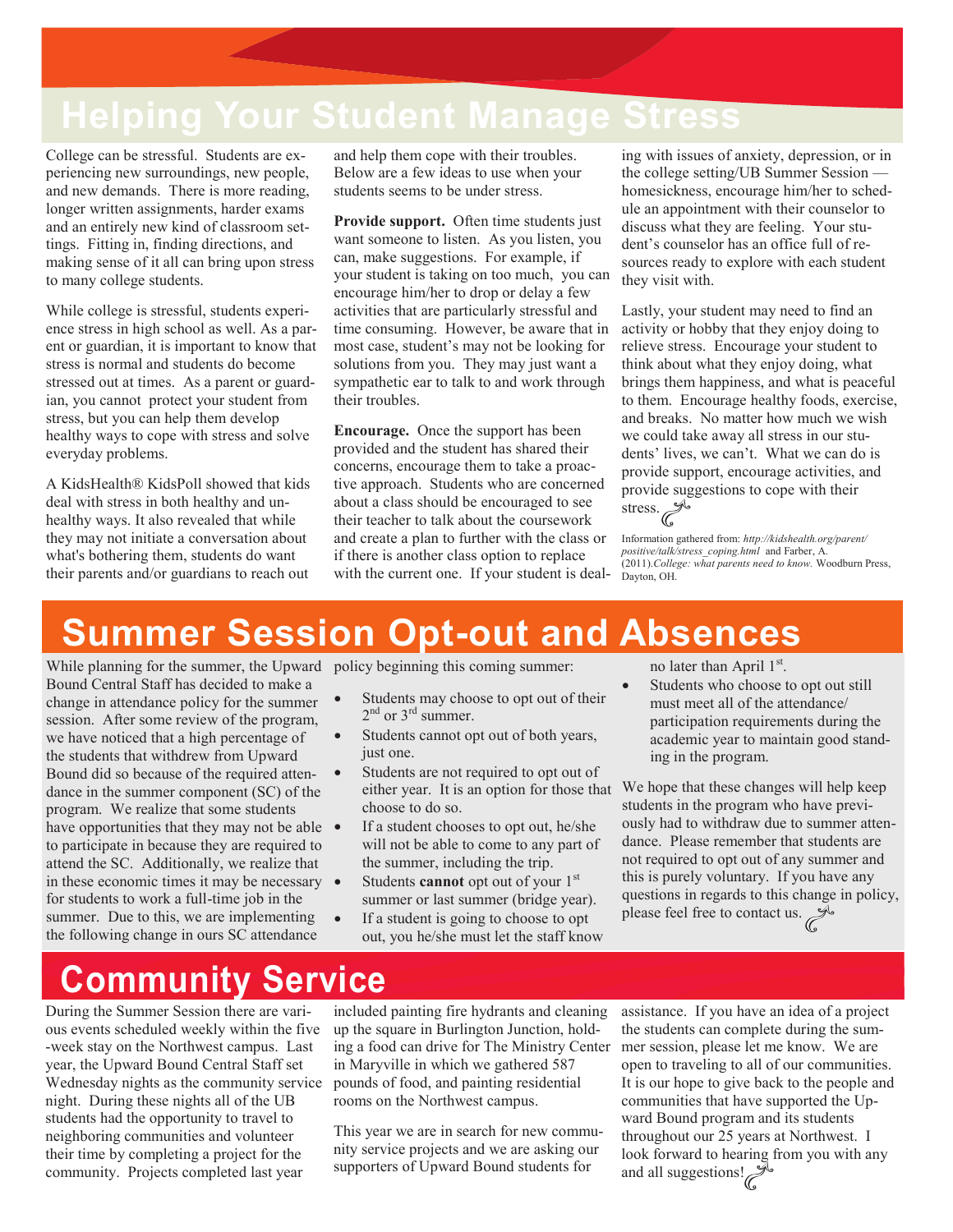## **College Terms 101**

As the thoughts of college and postsecondary education draws nearer, there comes a time where while reading a publication and there is a word or term that is used and it seems very foreign. As a counselor there are still terms in financial aid applications and college publications that I have to look up to understand the meaning. So, this article is dedicated to all of those tricky, yet popular, college terms that are used in many of the applications and publications postsecondary institutions send to us!

**ACT–** Students take this college entrance test during their junior and/or senior year. Students receive scores in English, Reading, Math, and Science, along with a Composite (average) score. The ACT also has an optional Writing Test. Many colleges use ACT scores to help them decide which students to accept.

**Academic Advisor–** All college students are assigned an advisor to help them select their courses, choose a major, and keep track of graduation requirements.

**Associate's Degree–** Student who complete a twoyear program receive an associate's degree.

**Bachelor's Degree–** Students who complete a four -year degree receive a bachelor's degree.

**Cooperative Education–** Many colleges have coop programs in which students alternate coursework with employment. When co-op students graduate, they not only have a degree, they also have valuable work experience in their field of study.

**Elective–** All college students must take a certain number of required courses. Elective course are those that students choose, or "elect," to take.

**Financial Aid–** Financial aid is money that is given, earned, or lent to help students pay for their college education. Most financial aid is based on financial need. Financial aid often makes it possible for students to go to colleges they didn't think they could afford.

**Honors/Scholars Programs–** Many colleges have Honors or Scholars Programs for academically outstanding students. These programs offer a variety of opportunities for those who qualify (early class scheduling, access to honors courses, honors housing).

**Liberal Arts–** While some colleges and majors focus on preparing students for specific careers, a liberal arts education focuses on developing intellectual skills, general knowledge, and reasoning abilities.

**Major–** A major is the academic area that a college student studies in-depth.

**Minor-** A minor is a student's secondary area of study.

**Out-of-state Tuition–** If a student attends a public-college in a different state, they will probably have to pay the higher out-of-state tuition.

**PLAN-**This is a practice test for the ACT. Some high schools give this test to their sophomores.

**PSAT/NMSQT–** This is a practice test for the SAT Reasoning Test. It is given to sophomores and juniors in October.

**Quarter/Semester/Trimester–** These terms refer to the way in which colleges divide their academic year. Colleges that are on quarters have four academic terms (fall, winter, spring, summer). Colleges on semesters divide their school year into two equal parts. Colleges that are on trimesters have three academic terms (fall, spring, summer).

**Registration–** Before the beginning of each term, students must pay their fees and sign up (register) for classes.

**Room and Board–** This refers to the amount that students who live on campus must pay for housing (room) and meals (board).

**SAT–** High school students take this college entrance test during their junior and/or senior year. Students receive scores in Critical Reading, Math, and Writing. Like the ACT, collages use the SAT scores to help them decide which students to accept.

**Transcript–** A transcript s a copy of a student's official academic record. It lists all of the courses a student has taken and all of the grades and credits he/she has earned

**Transfer of Credits–** Students who attend an accredited college usually find that their credits will transfer to another college. The college to which the student is transferring decides which credits it will accept.

**Tuition–** Tuition is the amount a student has to pay for academic instruction.

**Undecided/Undeclared–** Students who haven't yet decided what they want to major in have an "undecided" or "undeclared" major.

**Undergraduate–** A student who has not yet received a bachelor's degree is considered an undergraduate

**Universities–** Universities are very large colleges that offer advanced degrees (e.g., masters degree).

#### **SPECIAL POINTS OF INTEREST:**



**Upward Bound will notify students of any cancellations due to potential bad weather the Friday before a Saturday Session.**

**UB Summer Session 2012**

June 3rd - July 5th

**Summer Trip 2012**

#### **UB Contact Info:**

Office: (660) 562-1630

Fax: (66) 562-1631

Email: upbound@nwmissouri.edu

Information gathered from: O'Brien, L. (2012) College Basics: plan for your future. *College Terms.* (p 28-30). Woodburn Press, Dayton, OH.